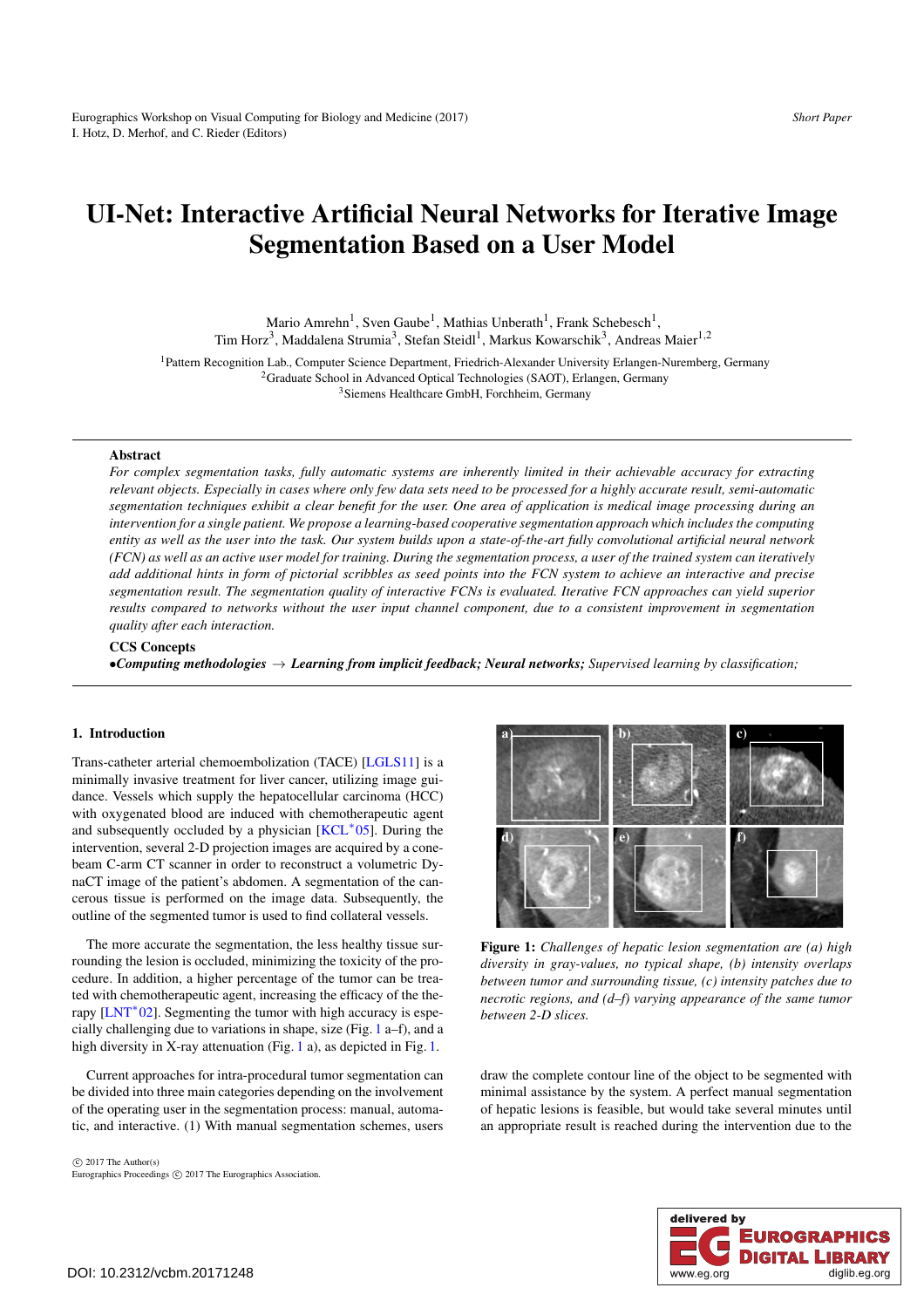<span id="page-1-1"></span>primitive tools provided to the user. (2) Fully automated segmentation approaches may also exhibit long runtimes attributable to a lack of domain knowledge of the system. If learning-based, such methods may also need a large amount of training data in order to achieve an acceptable accuracy of their outcome. Still, a perfect segmentation may not be reachable. Users do not have control over the process. However, trained physicians could substantially assist in reaching the goal of a fast and exact segmentation, due to their knowledge of a very good estimate of the true tumor extent. (3) Interactive segmentation methods are applicable, particularly in situations where only few or even no annotated data sets of similar segmentation tasks are available, or the task is to produce only a few new, but accurate segmentations. The limiting factor for scaling this approach is the time spent by users to provide input during each image segmentation task. Therefore, interactive methods are not a replacement for fully automated approaches, but can supersede them in certain niches on account of their high accuracy reached by efficient use of their operators' expertise.

### 1.1. User Input

According to [\[OS01\]](#page-4-3), user interactions can be categorized depending on the interactive segmentation system's interface: (1) A menu-driven user input scheme as in [\[RPN15\]](#page-4-4) limits the user's scope of action, trading their control over the segmentation outcome for more guidance by the system. (2) Setting parameter values directly demands an insight of the user into the algorithm. (3) Pictorial input on the image  $\mathbf{I} \in \mathbb{R}^{D_1, D_2, D_3}$ , is the most intuitive case for the user.  $N = D_1 \cdot D_2 \cdot D_3$  is the number of elements in the image. This method mimics human behavior during knowledge transfer via a visual medium. For the scope of this paper, a pictorial user input is utilized. This is the most challenging class of user simulation, but also the most intuitive interaction scheme for the human operator.

According to Nickisch et al. [\[NRKR10\]](#page-4-5), there are three different approaches to include this user-dependent pictorial data into the evaluation process. Given a predefined task, several human participants interact with the system in (1) user studies or by (2) crowd sourcing in order to gather plausible hints at every step of the iterative segmentation. (3) An active user model (also called robot user) aims at a fast and highly scalable method to simulate plausible user interactions with the segmentation system. Such a model may be learned from a sufficiently large user interaction database compiled utilizing data from (1) or (2). Alternatively, the model can be defi-ned by a rule-based system such as [\[NRKR10,](#page-4-5)[ZND](#page-4-6)<sup>∗</sup>11] or the one proposed here.

# 1.2. State-of-the-art

Upconvolutional network topologies such as the FCN are a promising technique for solving element-wise (dense) prediction problems on image data [\[LSD15,](#page-4-7)[LBH15](#page-4-8)[,WGCM16\]](#page-4-9). Classical convolutional neural networks (CNNs) typically append fully-connected layers or multilayer perceptrons to their contracting path. In contrast, FCNs solely consist of convolutional and pooling layers. The missing layer types are substituted by unpooling/upsampling and deconvolutional/upconvolutional layers in an expanding path.

Shift-invariant filter operations are therefore applied in each step of the segmentation computation, forming hierarchies of learned features. In this paper, we utilize the FCN topology for pixel level classification, that is commonly referred to as the U-net [\[RFB15\]](#page-4-10). In CNNs, pooling is performed to introduce a hierarchy of features, preserving only a condensed version of the former neighborhood's information. Some localization information is lost during each pooling operation due to an increasingly coarser image representation. The U-net architecture recovers spatial information by preserving spatial resolution from previous layers and linking it to later neurons in less fine-grained layers. The U-net architecture in combination with augmentation of the input image data [\[SSP03\]](#page-4-11) allows for particularly high accuracy segmentation results from a relatively small set of training data.

FCNs have been successfully applied to several segmentation tasks [\[LSD15,](#page-4-7) [RFB15\]](#page-4-10), but were so far only considered in a fully automated context, consequently, omitting valuable prior knowledge of trained personnel. In this paper, we extend the use of FCNs by an interactive component during training. The resulting fully trained network is then able to improve its segmentation suggestions depending on user-defined seed points during the segmentation process. This property is achieved by simulating plausible user inputs during the training phase of the artificial neural network (ANN) by an active user model which reacts to segmentation suggestions. The interactive learning-based system is evaluated w. r. t. the well-known U-net [\[RFB15\]](#page-4-10) without a user model and GrowCut [\[VK05,](#page-4-12)[AGSM16\]](#page-4-13) segmentation methods via the Sørensen-Dice coefficient (Dice) [\[Dic45\]](#page-4-14).

### 2. Methods

#### 2.1. Interactive Network Architecture

Pictorial scribbles (seed points, lines, and shapes) are drawn by the user as an overlay mask M on the visualization of the image I to segment. Lines and complex shapes are represented as a set of seed points. A seed point denotes a tuple  $\mathbf{s}_i := (p_i, l_i)$  where  $p_i \in [0, N)$ is a position in the image space and  $l_i \in \{background, foreground\}$ represents the label at this position in a binary segmentation system. Seed points are defined by the user in order to act as a representative subset S of the segmentation ground truth  $G := \{s_0, \ldots, s_{N-1}\},\$  $S \subseteq G$ . The image with same dimensions as **I** and values  $l_i$  at image coordinates  $p_i$ , where tuple  $(p_i, l_i) \in S$ , is called the seed mask  $M_S$ . In each iteration, active user models add labeled scribbles to S based on the difference of the current segmentation to the ground truth in order to define the next interaction with the system, a strategy human users pursue as well.

#### <span id="page-1-0"></span>2.2. User Model

We propose a rule-based user model as a surrogate operator of the interactive segmentation system during training. The user model simulates a human user during the training phase of the neural network by altering the input of the network for each epoch *t*. User input is considered additive.

For the initial interaction  $S_b^{t=0} := M_{G_e^b} \cup M_{G_d^b}$ , binary erosion and binary dilation are performed on the voxel data  $M_G$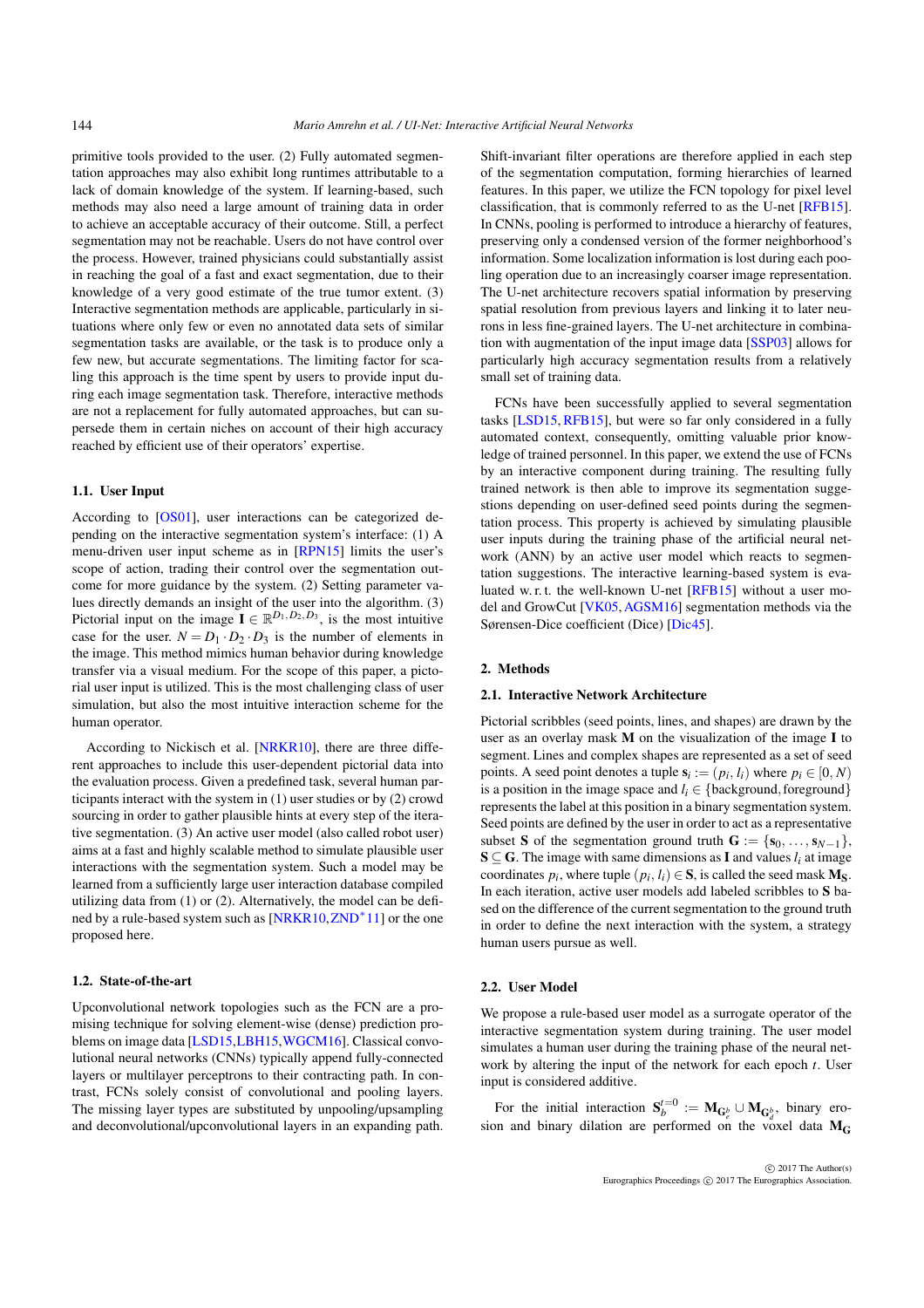<span id="page-2-1"></span>145



 ${\bf Figure~2:}$  Active user model: (a) from the current seed mask  $\bf{M_{S^0_k}}$  (b) a segmentation  ${\bf M_{B^0}}$  is computed (cyan). Ground truth  ${\bf M_G}$  is depicted *b in green. (c) The difference mask* ME<sup>0</sup> *(red) is used to randomly select misclassified image elements, in this case a single element* s*i. (d) The* seed mask is updated by the user model. (e) Improved segmentation  $M_{R1}$  *is obtained (magenta)* w. r. t. the previous segmentation (b) in blue.

<span id="page-2-0"></span>[\[RRW](#page-4-15)∗09]. The foreground labeled image elements after *b* iterations of foreground erosion  $M_{\mathbb{G}_e^b}$ , are combined with the background labeled image elements after *b* iterations of foreground dilation  $M_{G_d^b}$ . This method prevents initial seed placement near the true contour line and mimics a quickly drawn rough estimate of the object to segment, as shown in Fig. [2](#page-2-0)(a), where the outline of  $S_{b=5}^{t=0}$ is depicted.

At iterations  $t > 0$ , the active user model takes the current binary segmentation  $\mathbf{B}^t := \{ \mathbf{s}_0^t, \ldots, \mathbf{s}_{N-1}^t \}$  and ground truth **G** as input, as depicted in Fig.  $2(b)$  $2(b)$ . The user model extracts the set  $\mathbf{E}^t := \mathbf{G} \setminus (\mathbf{B}^t \cup \mathbf{S}^t) = \{ \mathbf{G} \ni \mathbf{s}_i \notin (\mathbf{B}^t \cup \mathbf{S}^t) \}$  of incorrect label assignments. It selects a subset  $\emptyset \neq \mathbf{U}_n^t \subseteq \mathbf{E}^t$ ;  $|\mathbf{U}_n^t| = \lceil |\mathbf{E}^t| \cdot n \rceil$ , where  $0 < n < 1$ , uniformly at random (Fig. [2](#page-2-0)(c)). Subsequently, these seed points are added to the current seeds  $S<sup>t</sup>$  to create  $S^{t+1} := S^t \cup U_n^t$ . Fig. [2](#page-2-0)(d) depicts a choice of seeds  $S^1$ , which is utilized to generate an improved segmentation  $\mathbf{B}^1$  in Fig. [2](#page-2-0)(e). As shown in Fig. [3](#page-3-0) (right), the proposed neural network uses the grayvalued image data as input as well as user information in form of the seed mask  $M_{S}$ <sup>t</sup> for each input image. I and  $M_{S}$ <sup>t</sup> are incorporated into the system as two separate input channels as depicted in Fig. [4.](#page-3-1)

# 3. Experiments

# 3.1. Data

The data set used in this paper consists of 27 volumetric images. They correspond to reconstructions of DYNA-CT acquisitions of human patients' abdomina, with voxel resolutions from 0.46<sup>3</sup> mm<sup>3</sup> to  $0.68<sup>3</sup>$  *mm*<sup>3</sup>. The hepatic lesions are fully annotated by two medical experts and can be fully embedded in manually selected cubic volumes of  $100<sup>3</sup>$  voxels. This defines the fixed output size of the FCN. For the input volumes of interest (VOI), the dimensions of the output images have to be increased, to compensate the reduction of input image dimensions in each consecutive hidden layer, due to the border handling during individual convolution operations. Since the lesions are not on the border of the abdominal image volume, these cubic volumes can be padded with 92 voxels of surrounding gray-valued image data to VOIs of  $284<sup>3</sup>$  voxels. Due to the small amount of fully annotated data sets available and to reduce the time of the learning process as well as the number of trainable weights of the system, we use 2-D slices of the 3-D volumes as input for the FCN. Therefore, parts of the spatial context information is neglected by the current system. The VOI cubes are sliced in transverse, coronal, and sagittal orientations. Planes which do not contain any

tumor object information are discarded to preserve a more balanced label distribution over all input slices. The data is divided (per patient and volumetric image) into 6,375 2-D images for training, 1,875 for validation, and 1,800 images for testing (10,050 in total).

# 3.2. UI-Net Parameters

We decided on a network depth of 4, 32 initial filters of size  $3 \times 3$ , a batch size of 10, and 30 epochs for training without early-stopping. The learning rate of  $10^{-4}$  and momentum 0.9 are set after training several FCNs on the same data set and varying parameters by an evaluation of their accuracy progression per epoch w. r. t. smoothness, overall slope and position of the minimal validation loss value. Data augmentation via elastic deformations [\[SSP03\]](#page-4-11) is used to increase the amount of training and validation data by a factor of four as an additional regularizer, counteracting the risk of overfitting during training. A standard deviation  $\sigma = 4$  of the Gaussian in pixels and scaling factor  $\alpha = 68$  to control the deformations' intensity are chosen. The active user model's fraction of new input data to sample is set to  $n = 5\%$ , a reasonable value to simulate a human user. Users will not place seeds in all erroneously segmented areas of the image (manual segmentation), but rather sparsely add more seed points. Several variants are tested in order to observe the networks behavior given more domain knowledge via the user input channel. The values for a user input mask are set to −1 for background, 0 for undecided, and 1 for foreground. Due to the same distance to the 0 value, the network does not inherently favor object or background labels while computing weighted sums during training. Values of I are normalized between 0 and 1 accordingly.

#### 3.3. UI-Net Seeds

Three experiments are conducted utilizing the UI-net architecture: (1) A varying number  $b \in [5, 15]$  of erosion and dilation operations are used to generate inputs  $S_b^{t=0}$  in order to examine segmentation quality w. r. t. additional domain knowledge inserted into the input layer. The smaller *b*, the more information is provided. During training, no update step by the user model is utilized here, since the networks are trained with the same data in each epoch. We will refer to a network with property  $S^{t=i} = S^{t=i+1}$  as *static* during training. (2) To infer, whether additional input data provided by the rule-based user model improves the segmentation quality, seeds are generated with an alternative system to (1). A varying number  $|G| \cdot n$  of seeds  $(S_n^{t=0})$  are sampled uniformly at random from G, where  $n \in [0.05, 0.9]$ . Static training is used. (3) Multiple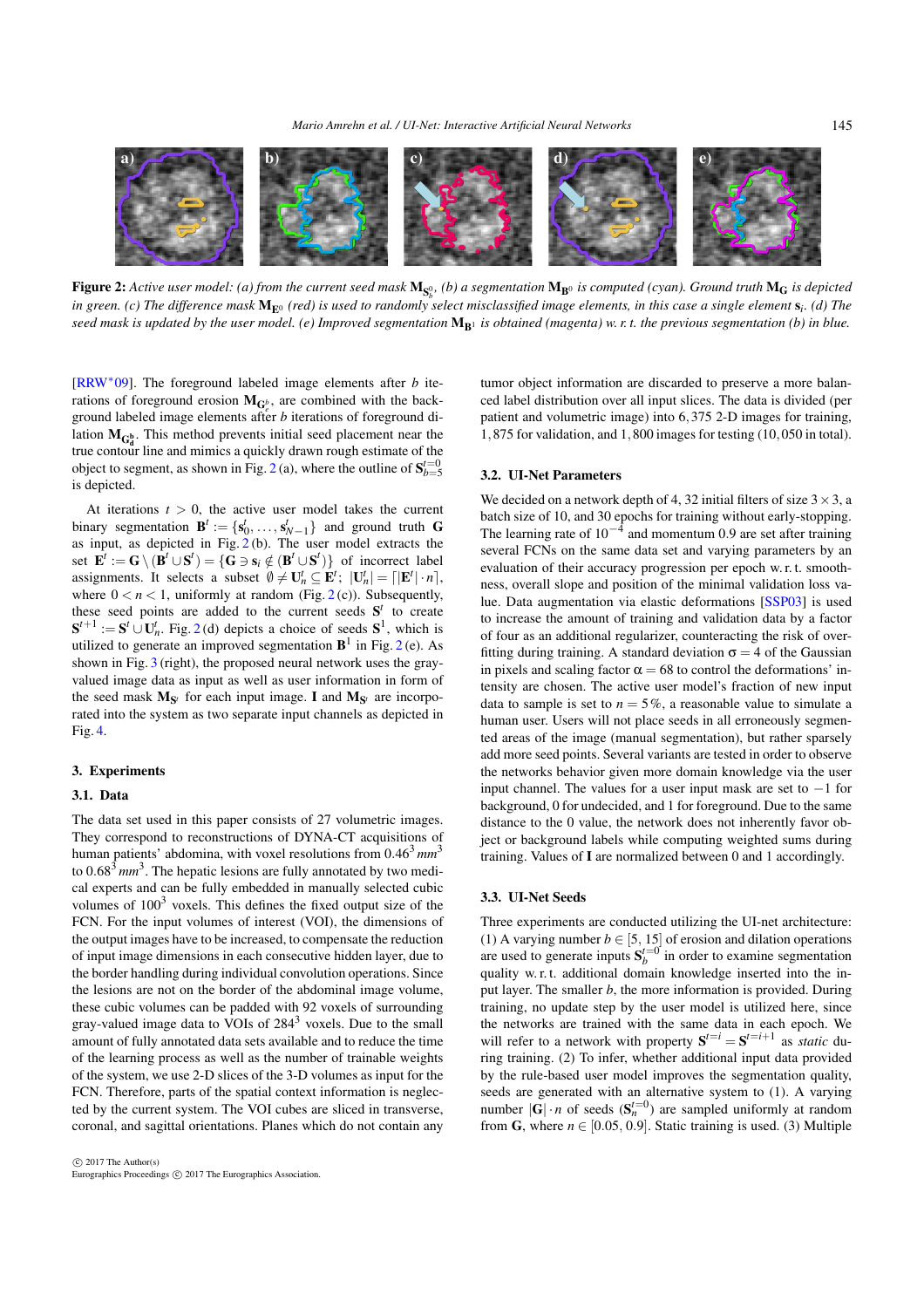<span id="page-3-2"></span>

<span id="page-3-0"></span>Figure 3: *Traditional FCN training procedure (left) and proposed training method by user simulation (right).*



<span id="page-3-1"></span>Figure 4: *Schematic FCN computation including user information as additional input (blue). Purple arrows represent further computational layers based on [\[RFB15\]](#page-4-10) topology.*

simulated user interactions with UI-nets are evaluated. The UI-nets are trained with  $S_{b=10}^{t=0}$  as initial seeds and the user model proposed in Sec. [2.2.](#page-1-0)

# 4. Results and Discussion

UI-nets were trained and evaluated with different seeding approaches. As depicted in Fig.  $5(a, b)$  $5(a, b)$ , the number of given seed points correlates with the overall segmentation quality (experiments  $(1, 2)$ ). For an evaluation with the actual user model, the interactive user input version of the UI-net performs best as depicted in Fig.  $5$  (c) (experiment (3)). The UI-net trained with an interacting user model consistently performs better with each additional input provided by the user, continuously improving its segmentation results. Training an FCN with a user model which reacts on deficiencies in current segmentation results during training can therefore improve the overall segmentation result. As visualized in Fig.  $5$  (c,d), UI-net yields superior segmentation results w. r. t. the interactive and non-learning based GrowCut approach. We found a 6% average improvement in Dice score given the same images and active user model.

#### 5. Conclusion and Outlook

We described a method to incorporate user scribbles as additional input for a semi-automatic neural network image segmentation. A user model simulates plausible interactions of a user du-

ring the learning phase of the network. In contrast to traditional FCNs, during each classification, new user input ground truth is generated by an operator and included into the input of the network. The UI-net can be subsequently trained with this information. The UI-net learns to incorporate the user information into the process of classification. The proposed UI-net architecture can be superior to fully automated approaches in terms of highly accurate segmentation results, especially in medical applications where only few data sets need to be processed and only a small database of fully annotated images is available for training. The interactive user input version would need more training epochs than a network with static user input for equivalent results, if the test setup is non-interactive as in Fig.  $5(a)$  $5(a)$ .

The described technique to include user information into an FCN segmentation system can also be implemented via transfer learning from pre-trained non-interactive FCNs. Here, a second FCN is trained to fine-tune the existing model with user data as an additional input besides the output of the first net. The first FCN then acts as a feature extractor [\[YCBL14\]](#page-4-17) and can be trained separately from the second net for user interaction. The proposed user model is a rule-based system to simulate a user's behavior. Another set of rules [\[NRKR10,](#page-4-5) [ZND](#page-4-6)∗11] and learning-based systems are to be evaluated for different active user models to further improve the segmentation process by reducing the amount of interactions needed from the user to achieve the same segmentation results by even more adapted user models utilized during training.